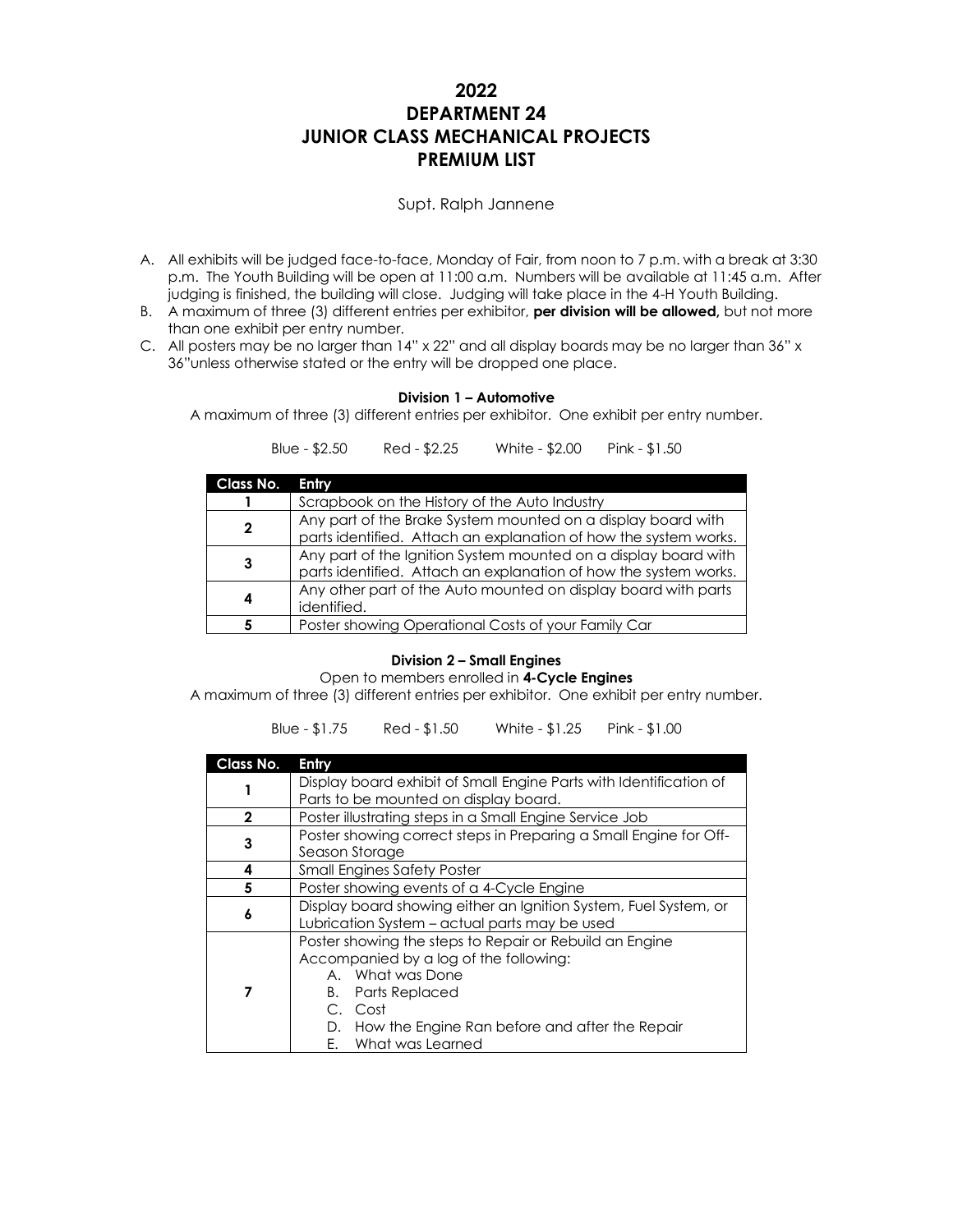# **Division 3 – Small Engines**

Open to members enrolled in **2-Cycle Engines**

A maximum of three (3) different entries per exhibitor. One exhibit per entry number.

Blue - \$2.00 Red - \$1.75 White - \$1.50 Pink - \$1.25

| Class No.   | <b>Entry</b>                                                                                                |  |
|-------------|-------------------------------------------------------------------------------------------------------------|--|
|             | Poster illustrating steps in Small Engine Service                                                           |  |
| $\mathbf 2$ | Display board showing diagrams of the Ignition, Fuel, or<br>Lubrication Systems (actual parts may be used). |  |
|             |                                                                                                             |  |
| 3           | Display board showing Worn or Faulty Engine Parts with                                                      |  |
|             | statements as to cause and prevention                                                                       |  |
|             | Poster showing events in a 2-Cycle Engine with brief explanation                                            |  |
| 4           | - Maximum Size: 14" x 22"                                                                                   |  |
| 5           | Small Engine Safety Poster – Maximum Size: 14" x 22"                                                        |  |
|             | Display board showing either an Ignition System, Fuel System, or                                            |  |
| 6           | Lubrication System (actual parts may be used)                                                               |  |
| 7           | Poster showing the steps to Repair or Rebuild an Engine                                                     |  |
|             | accompanied by a log of the following:                                                                      |  |
|             | A. What was done                                                                                            |  |
|             | <b>B.</b> Parts Replaced                                                                                    |  |
|             | C. Cost                                                                                                     |  |
|             |                                                                                                             |  |
|             | D. How the Engine ran before and after the Repair                                                           |  |
|             | E. What was Learned                                                                                         |  |

#### **Division 4 – General Small Engines**

A maximum of three (3) different entries per exhibitor. One exhibit per entry number.

| Class No.    | <b>Enlry</b>                                                          |  |
|--------------|-----------------------------------------------------------------------|--|
|              | Poster showing the impact of Small Engines on the Environment         |  |
| $\mathbf{2}$ | Poster or display board showing Small Engine Tools and their<br>Usaae |  |
| 3            | Poster showing the History of Small Engines                           |  |
|              | Poster explaining how to Troubleshoot a Small Engine                  |  |

#### **Division 5 – Bicycle Safety**

A maximum of three (3) different entries per exhibitor. One exhibit per entry number.

Blue - \$2.00 Red - \$1.75 White - \$1.50 Pink - \$1.25

| Class No. Entry |                                                            |  |
|-----------------|------------------------------------------------------------|--|
|                 | Poster showing a Safety Hazard                             |  |
|                 | Scrapbook on how your Bicycle Works and How to Care for It |  |
|                 | Scrapbook on Safe Bicycle Riding Suggestions               |  |
|                 | Any other Bicycle Safety Poster                            |  |
|                 | Any other exhibit not listed above                         |  |

## **Division 6 – Snowmobiles**

Blue - \$2.00 Red - \$1.75 White - \$1.50 Pink - \$1.25

| Class No. Entry |                                                               |
|-----------------|---------------------------------------------------------------|
|                 | <b>Snowmobile Safety Poster</b>                               |
| - 2             | Display board exhibit of Snowmobile Parts with Identification |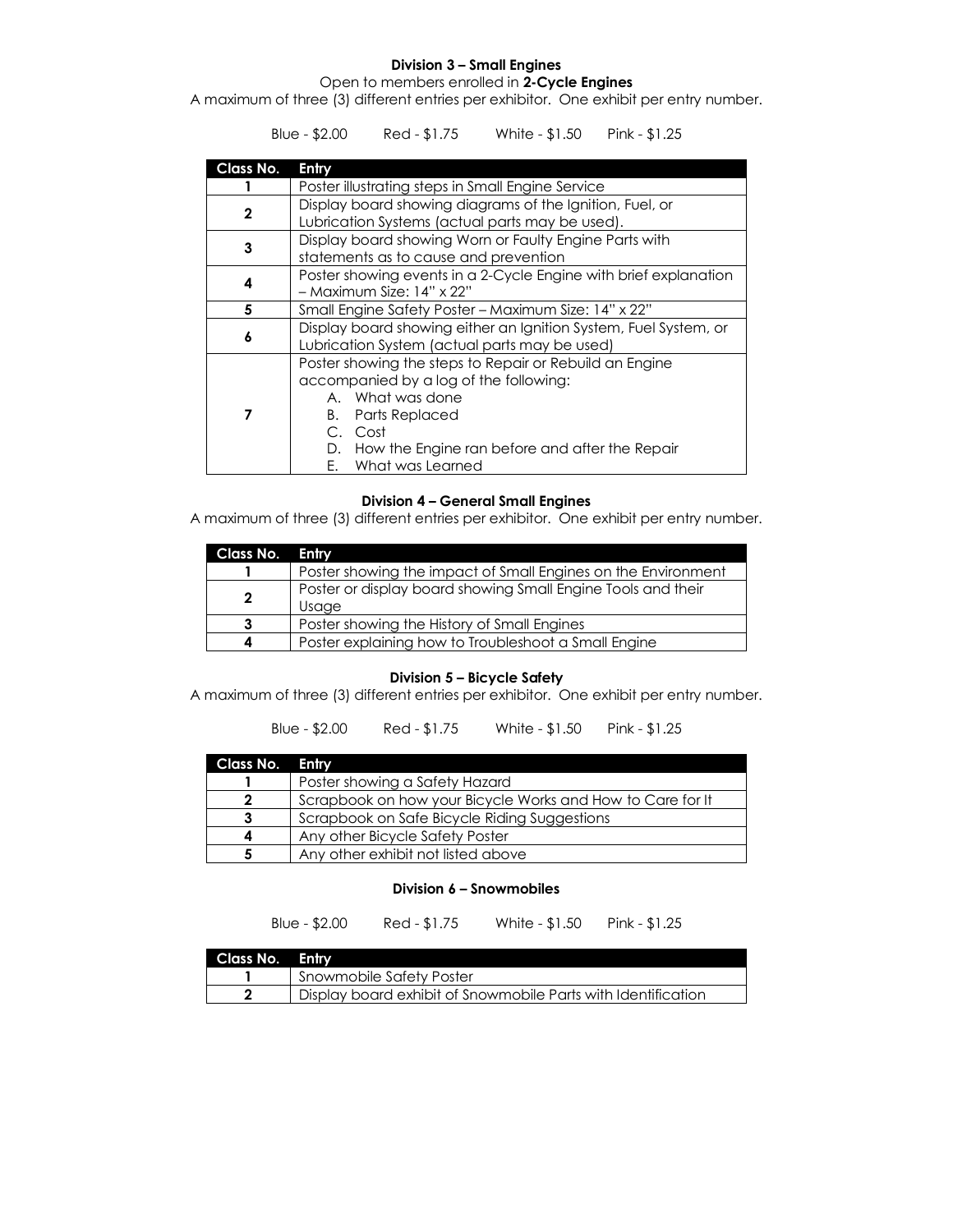#### **Division 7 – Aerospace**

A maximum of three (3) different entries per exhibitor. One exhibit per entry number.

Blue - \$2.00 Red - \$1.75 White - \$1.50 Pink - \$1.25

#### **UNIT I – MODEL AIRPLANE**

| Class No. | Entry                               |
|-----------|-------------------------------------|
|           | Airplane Model - Any Type           |
|           | Poster with Basic Parts of Aircraft |
|           | Poster on History of Flight         |
|           | Helicopter Model - Any Media        |
| 5         | Hot Air Balloon Model – Any Media   |
|           | Poster on Model Airplane Safety     |
|           | Any Other Exhibit not Listed Above  |

#### **UNIT II – MODEL ROCKETRY**

| Class No. | Entry                                                                                 |
|-----------|---------------------------------------------------------------------------------------|
| 8         | Poster Showing Parts of a Rocket                                                      |
|           | Model of Rocket (Kit)                                                                 |
| 10        | Model of Rocket (Homemade)                                                            |
| 11        | Non-Metallic Model that exhibitor has Built and Flown (include<br>flight information) |
| 12        | A Log Book detailing the Launch, Size, Style, and Weight of a<br>Rocket               |
| 13        | Any Other Exhibit not Listed Above                                                    |

#### **UNIT III – FLYING (AEROSPACE)**

| Class No. Entry |                                                                     |
|-----------------|---------------------------------------------------------------------|
| 14              | Poster on Aircraft Propulsion                                       |
| 15              | Poster with Photos Showing type of Aircraft with their Descriptions |
| 16              | Any other Exhibit not Listed Above                                  |

#### **Division 8 – Handyman Project**

A maximum of three (3) different entries per exhibitor. One exhibit per entry number. For all entries attach a statement to the entry as to the type of work done and the method used.

|  | Blue - \$2.00 | Red - \$1.75 | White - \$1.50 | Pink - $$1.25$ |
|--|---------------|--------------|----------------|----------------|
|--|---------------|--------------|----------------|----------------|

| <b>Class No.</b> | <b>Entry</b>                                                                            |
|------------------|-----------------------------------------------------------------------------------------|
|                  | Repaired, Refinished, or Constructed Article for use in the<br>Workshop                 |
| $\mathbf 2$      | Repaired, Refinished, or Constructed Article for Sport or<br><b>Recreation Purposes</b> |
| 3                | Repaired, Refinished, or Constructed Article for use in the Home                        |
| 4                | Repaired, Refinished, or Constructed Article for use Out-of-Doors                       |
| 5                | Repaired, Refinished, or Constructed Article used in the<br>Agricultural Industry       |

#### **Division 9 – Tractor Operators**

A maximum of three (3) different entries per exhibitor. One exhibit per entry number.

Blue - \$2.50 Red - \$2.25 White - \$2.00 Pink - \$1.50

| Class No. Entry |                                                                             |
|-----------------|-----------------------------------------------------------------------------|
|                 | Junior Tractor Operators (Grades 6 - 8 and enrolled in Tractor<br>Project)  |
| $\mathbf{2}$    | Senior Tractor Operators (Grades 9 - 13 and enrolled in Tractor<br>Project) |

The **RURAL INSURANCE COMPANIES** will provide an award to the top operator.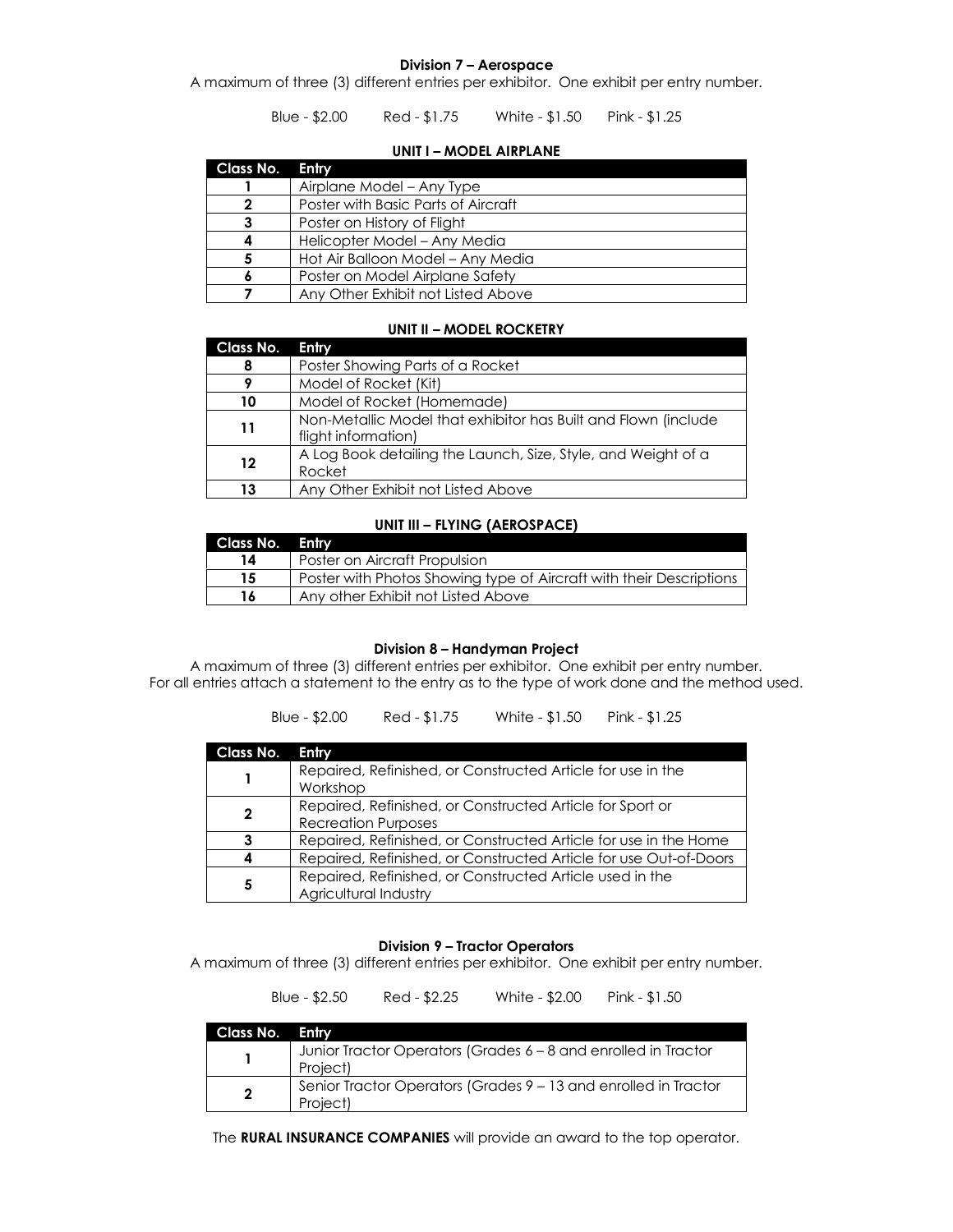## **Division 10 – Tractor Maintenance**

A maximum of three (3) different entries per exhibitor. One exhibit per entry number.

| Class No.    | Entry                                                                                                                                                                                        |  |
|--------------|----------------------------------------------------------------------------------------------------------------------------------------------------------------------------------------------|--|
|              | Drawing, Poster, or Display illustrating, identifying part of, and<br>explaining the function of one Tractor Engine Component such<br>as spark plug, carburetor, etc or an engine as a whole |  |
| $\mathbf{2}$ | Mounted exhibit or worn tractor engine parts caused by Poor<br>Tractor Maintenance which was collected by exhibitor. Include<br>an explanation of cause and how to prevent it.               |  |
| 3            | Display on board no larger than 36" x 36" and properly label<br>different kinds of nuts, bolts, screws, washers, and other fasteners<br>used on farm machinery.                              |  |
| 4            | Diorama or Poster showing a dangerous tractor or farm<br>machinery situation while explaining how to prevent it.                                                                             |  |
| 5            | Poster on Tractor, Farm Machinery, General Farm Safety, Fuels or<br>Lubricants                                                                                                               |  |
| 6            | Poster or Display on Types and / or Functions of Tractor Systems                                                                                                                             |  |
|              | Poster on Hand Signals used for Tractors and other Farm<br>Machinery                                                                                                                         |  |

## **Division 11 – Models & Model Railroad Rules**

- A. A maximum of three (3) different entries per exhibitor. One exhibit per entry number.
- B. Kits may be used but you must label your model "Kit Used" or "Original Model" (Original Model indicates that no kit was used in any way).
- C. Model display must be one unit. Be sure the model and all other objects are securely fastened. The maximum diorama and model railroad display base size is 24" x 24". **The exhibits must be on a sturdy wooden base.**
- D. No snap-together models will be accepted.
- E. All model parts must be painted unless otherwise stated.

| Blue - \$2.00 | Red - \$1.75 | White - \$1.50 | Pink - \$1.25 |
|---------------|--------------|----------------|---------------|
|---------------|--------------|----------------|---------------|

| Class No. | Entry                                                                      |  |
|-----------|----------------------------------------------------------------------------|--|
|           | 2-Wheeled Vehicle                                                          |  |
| 2         | 4-Wheeled Vehicle                                                          |  |
| 3         | Water Vehicle                                                              |  |
|           | <b>Military Vehicle</b>                                                    |  |
| 5         | <b>Flying Vehicle</b>                                                      |  |
|           | Any Model - NOT a Kit                                                      |  |
|           | Any Motorized / Remote Powered Model                                       |  |
|           | Poster of Model Railroad Setup (Max Size 14" x 22")                        |  |
|           | Model Railroad Building                                                    |  |
| 10        | Model Railroad Display (Max base size 24" x 24")                           |  |
| 11        | Dioramas (i.e. farm, city, airport scene, etc) (Max base size 24" x<br>24" |  |

#### **Division 12 – Legos**

Maximum size of all display bases is 18" x 18". **All exhibits must be mounted on a sturdy wooden base or the exhibit will be dropped one (1) place.**

A maximum of three (3) different entries per exhibitor. One exhibit per entry number.

Blue - \$2.00 Red - \$1.75 White - \$1.50 Pink - \$1.25

| Class No. Entry |                                                                    |
|-----------------|--------------------------------------------------------------------|
|                 | Lego Display (i.e. Landscape, Village, Scene, etc)                 |
| າ               | Free Standing Lego creation built without instructions (NOT a kit) |
| 3               | Lego Display from a Kit (exhibit must be marked as such)           |
| 4               | Any Other Building Material (NOT Legos) such as k'nex,             |
|                 | magnetix, erector, Lincoln logs, etc.                              |

**Division 13 – Robotics** Exhibitor must demonstrate working robot skills to the judge.